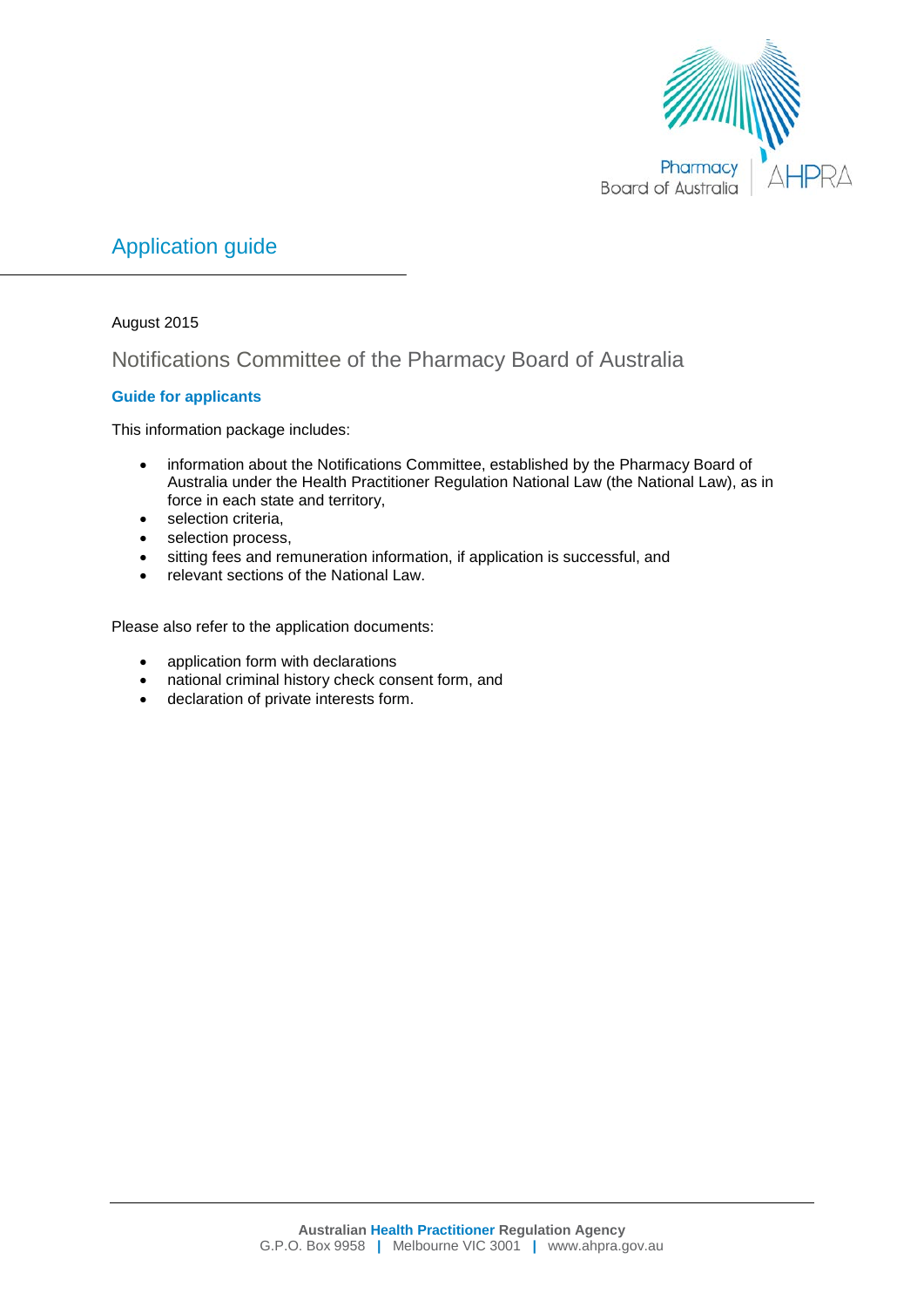## Information for potential candidates

#### **Introduction**

The Pharmacy Board of Australia (the Board) seeks expressions of interest from pharmacists holding general registration for appointment to its Notifications Committee to assist the Board in its primary role of protecting the public.

Expressions of interest are sought from pharmacists in all jurisdictions **excluding New South Wales** (due to co-regulatory arrangements for managing notifications).

### **AHPRA**

AHPRA supports the National Boards in managing the registration and notifications for health practitioners and students across Australia.

AHPRA has a national office based in Melbourne and offices in every state and territory to support local boards and committees.

#### **National Boards**

The following 14 National Boards regulate the corresponding health professions under the Health Practitioner Regulation National Law:

- Aboriginal and Torres Strait Islander Health Practice Board of Australia
- Chinese Medicine Board of Australia
- Chiropractic Board of Australia
- Dental Board of Australia
- Medical Board of Australia
- Medical Radiation Practice Board of Australia
- Nursing and Midwifery Board of Australia
- Occupational Therapy Board of Australia
- Optometry Board of Australia
- Osteopathy Board of Australia
- Pharmacy Board of Australia
- Physiotherapy Board of Australia
- Podiatry Board of Australia
- Psychology Board of Australia

#### **Notifications Committee**

The Notifications Committee (the Committee) is established by the Board pursuant to Schedule 4, clause 11 of the Health Practitioner Regulation National Law, as in force in each state and territory (the National Law) to exercise any functions or powers delegated to the Committee under section 37 of this National Law.

#### Functions of the Committee

The functions of the Committee are to:

- carry out the notification functions delegated by the Board pursuant to s37 of the National Law, specified in the instrument of delegation, as amended from time to time,
- provide advice to AHPRA staff dealing with the Health Complaints Entity as required, and
- advise the National Board on emerging trends or issues relating to notifications.

#### What is involved?

The Committee shall meet by teleconference unless otherwise approved by the Board, at least monthly or at the Committee Chair's discretion. A jurisdictional committee member is required to participate in the meeting by teleconference when the committee is considering matters from that jurisdiction.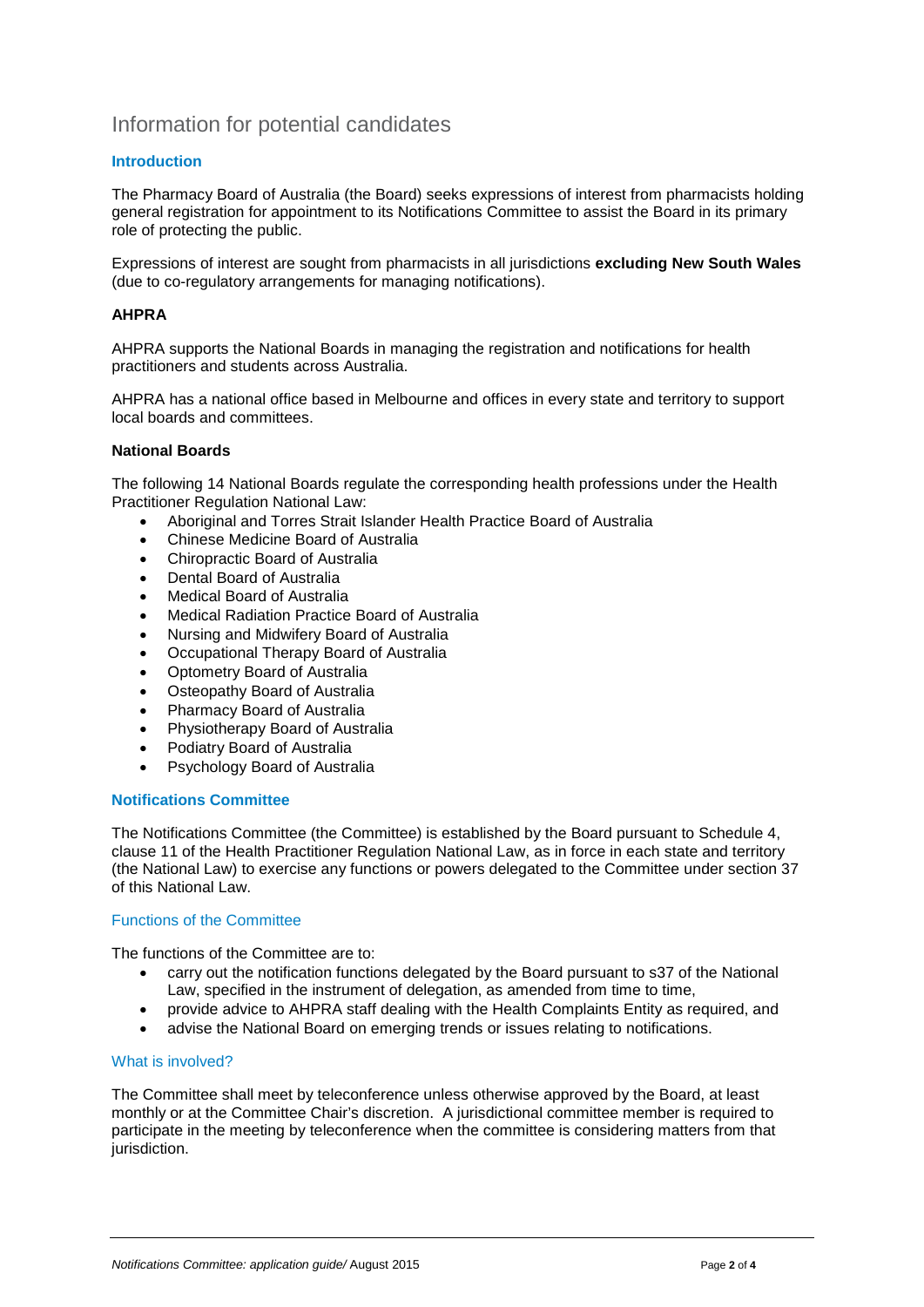### Term of appointment

All appointments are made by the Board. Members shall be appointed for a term of up to three years and may be reappointed.

Appointments are expected to commence January 2016.

#### **Selection criteria**

In selecting candidates for appointment to the Committee, the Board will give regard to the following selection criteria:

- 1. general registration with the Pharmacy Board of Australia
- 2. a depth of experience in the profession
- 3. an understanding of appropriate professional conduct and ethics
- 4. a detailed knowledge of the National Law, Pharmacy Board Guidelines, Practice Standards and Drugs and Poisons Legislations in your jurisdiction
- 5. an understanding of the health sector, broader health issues and how these relate to the health profession regulated by the National Board

#### **Attributes**

In addition to the selection criteria above, the Board will give regard to the following attributes:

- 1. **Displays integrity**: is ethical, committed, diligent, prepared, organised, professional, principles-based and respectful, values diversity, and shows courage and independence.
- 2. **Thinks critically**: is objective and impartial, uses logical and analytical processes, distils the core of complex issues and weighs up options.
- 3. **Applies expertise**: actively applies relevant knowledge, skills and experience to contribute to decision-making.
- 4. **Communicates constructively**: is articulate, persuasive and diplomatic, is self-aware and reflects on personal impact and effectiveness, listens and responds constructively to contributions from others.
- 5. **Focuses strategically**: takes a broad perspective, can see the big picture, and considers long term impacts.
- 6. **Collaborates in the interests of the scheme**: is a team player, flexible and cooperative, creates partnerships within and between boards and AHPRA.

#### **Selection process**

Applicants will be required to provide proof of identity and, if shortlisted, undergo probity checks, which include:

- a national criminal history check by CrimTrac
- an Australian Securities and Investments Commission disqualification register check, and
- a National Personal Insolvency Index check conducted through the Australian Financial Security Authority.

Applicants are also required to provide information on whether they are current members of other government or statutory bodies.

Shortlisted candidates may be interviewed to ensure that they have the necessary qualifications, skills and experience for the position.

A check of National Board records will be undertaken to ensure that a practitioner applicant is of good standing in the profession.